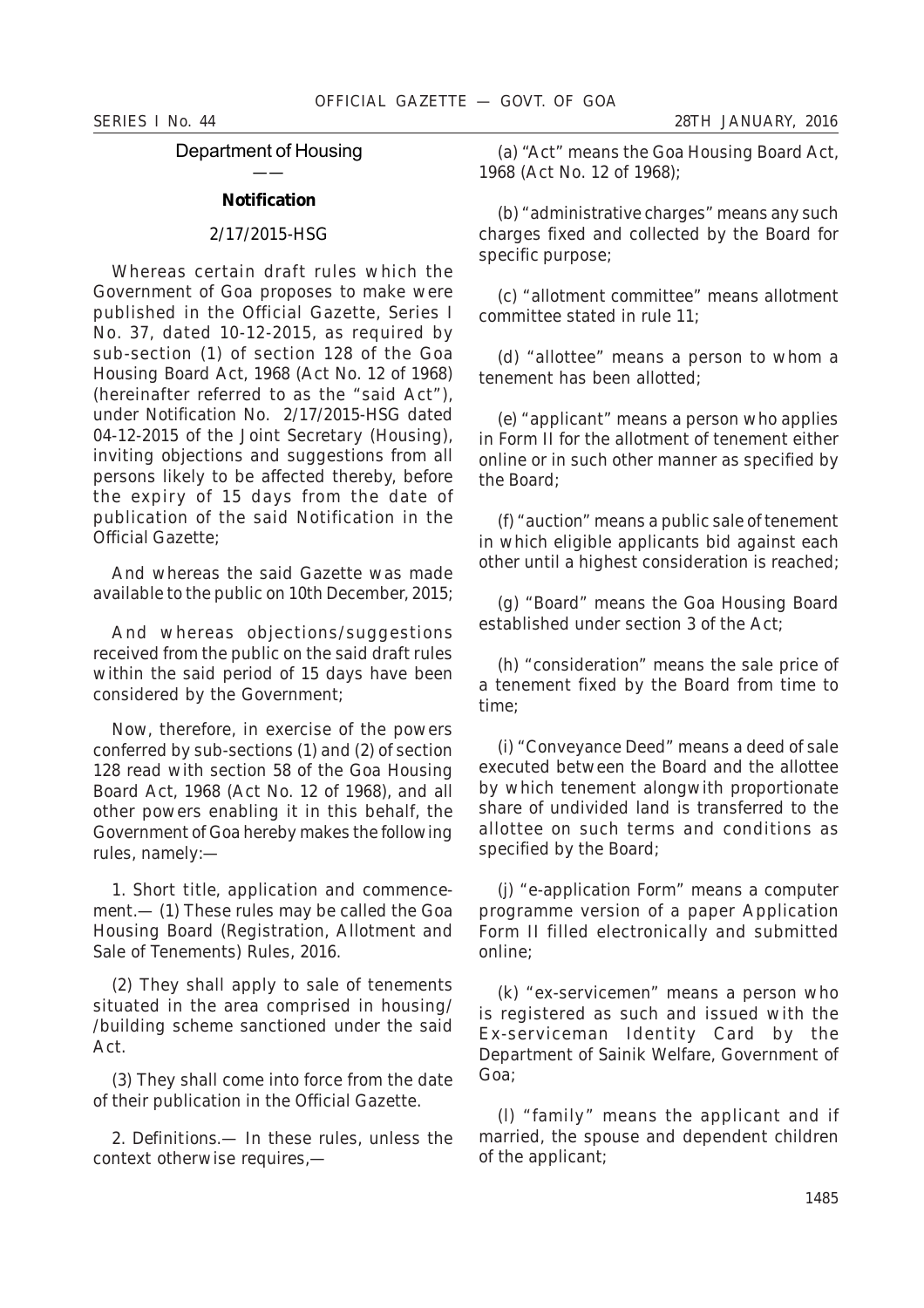(*m*) "family income" means total annual income of the family, derived from all sources during preceding financial year on the date of application;

(*n*) "family income level group" means group of the population classified according to their level of family income, such as, Economically Weaker Sections, Low Income Group, Middle Income Group and Higher Income Group, by the Board with the approval of the Government;

(*o*) "Form" means a form appended to these rules;

(*p*) "Freedom Fighter" means a person who has been registered as such by the Home Department, Government of Goa;

(*q*) "Government" means the Government of Goa;

(*r*) "Income Certificate" means certificate of income issued by the Competent Authority;

(*s*) "initial deposit" means deposit of an initial amount as specified by the Board;

(*t*) "lot" means an activity by which numbers are drawn with the help of a machine or by electronic method or by any other method, to determine the winning number;

(*u*) "Other Backward Classes" are those communities, excluding creamy layer, which have been so notified by the Government from time to time and as certified by the Competent Authority;

(*v*) "Para-Military Forces" means a person who is serving or has served in the Border Security Force (BSF), Central Reserve Police Force (CRPF), Central Industrial Security Force (CISF), Indo Tibetan Border Police (ITBP), Assam Rifles, etc. and includes widow of those personnel who have killed in action, on production of a certificate from Defence or similar authorities;

(*w*) "Payment Gateway" means an internet transaction facility that allows the Board to accept credit/debit card or any other electronic mode of payment of the applicant;

(*x*) "Person with disability" means a person suffering from not less than forty per cent of any of the following disability as certified by the Goa Medical College and includes:–

(*i*) blindness or low vision;

(*ii*) hearing impairment;

(*iii*) locomotor disability or cerebral palsy including all cases of orthopaedically handicapped persons;

(*y*) "penalty" means a fine imposed by the Board upon the allottee for violating any law, rule or terms and conditions of allotment;

(*z*) "Registered Housing Society" means a society formed under rule 18 of these Rules;

(*aa*) "Sale" means sale of a tenement on outright basis;

(*ab*) "Scheduled Castes" are those classes which have been notified as such under the Constitution (Goa, Daman and Diu) Scheduled Castes Order, 1968; and as certified by the Competent Authority;

(*ac*) "Scheduled Tribes" are those classes which have been notified as such under the Constitution (Goa, Daman and Diu) Scheduled Tribes Order, 1968; and as certified by the Competent Authority;

(*ad*) "Scheme" means housing/building scheme sanctioned under the said Act. comprising tenements built by the Board in the area vested in the Board;

(*ae*) "service charge" means charges in respect of common services;

(*af*) "tenement" means a residential house/flat/apartment/bungalow including commercial spaces such as shop, office, etc. built by the Board in a housing/building scheme.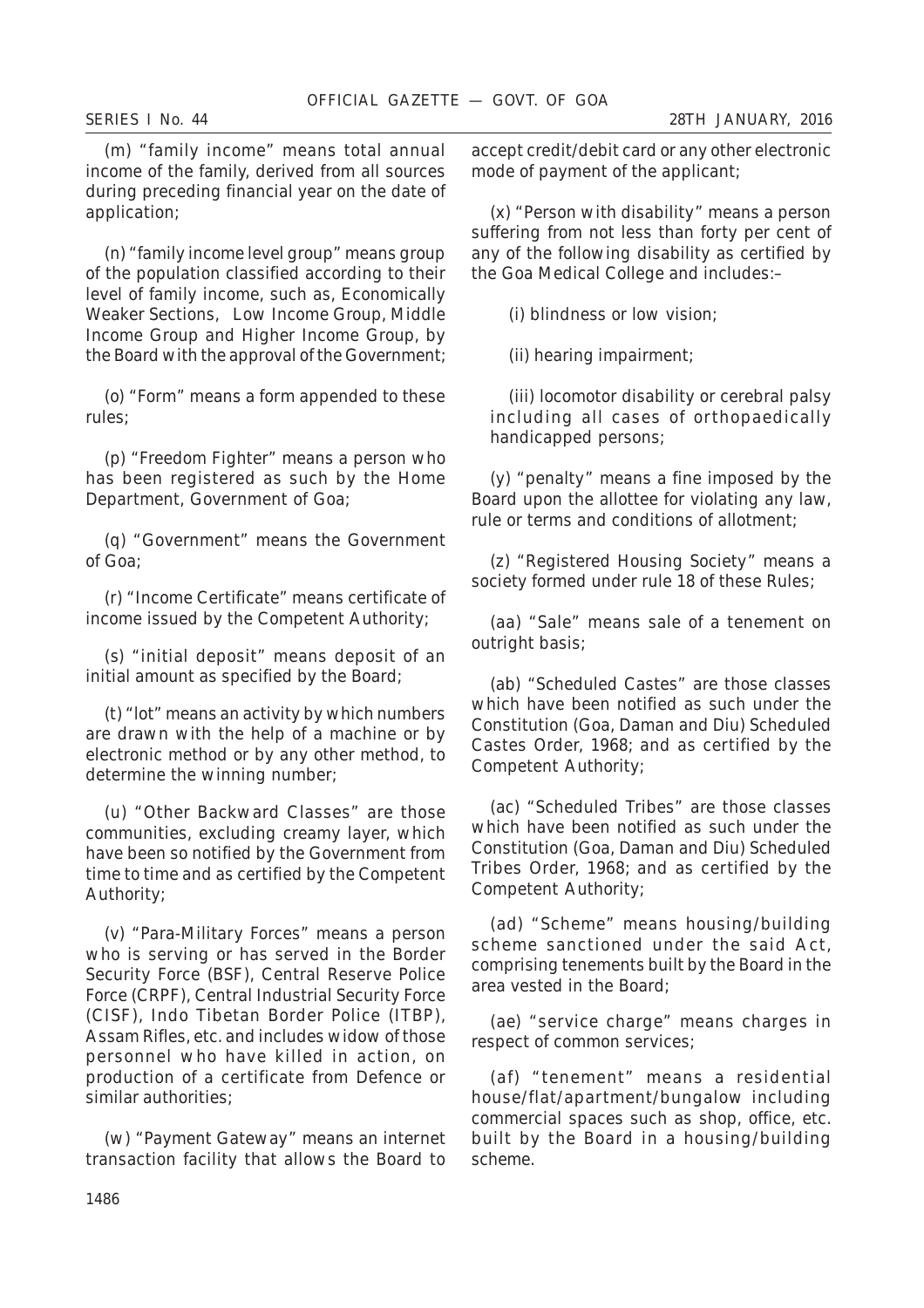3. *Disposal of tenements*.— The disposal of tenements shall be on sale (either by open auction or a lot) or by any such manner as specified by the Board from time to time, with prior approval of the Government.

4. *Fixation of tenement price*.— The Board shall fix the consideration of a tenement payable by the allottee, including the minimum price per square meter for auction, from time to time. Such consideration shall be final and binding on the allottee.

5. *Funding of scheme*.— The Board may, from time to time, determine source of funds for implementation of scheme, depending upon the cost of the scheme. This may be generated by way of sale of tenement or by obtaining housing loan from HUDCO (Housing and Urban Development Corporation of India)/ /Government Enterprises/Banks or any other financial institutions, as the case may be.

6. *Conditions of eligibility.*— (*1*) The applicant must have been born in the State of Goa and shall be a resident of State of Goa for the last fifteen years; and one of his/her parents should be born in the State of Goa and also a resident of State of Goa for the last twenty five years.

 (*2*) The applicant and his/her family should not own a tenement or a plot of the Board anywhere in the State of Goa and an affidavit to this effect shall be produced in Form I hereto.

(*3*) The applicant shall fill in only one e-application Form either in his/her own name or in the name of any other member of his/her family and shall apply only in one category to which he/she may belong, namely, either as a member of the general category or in any of the reserved categories specified in these rules:

Provided that reserved category may also apply against general category, if so desired:

Provided further that he/she shall not be eligible for allotment of two tenements, if successful in both the categories.

In case, there are no applications from any particular reserved category, the quota earmarked for such category shall be added to the general category.

(*4*) The applicant should have attained the age of 18 years at the time of making an application.

7. *Classification of tenements*.— The Board shall fix the family income level in respect of the following group of population and decide number of tenements to be allotted to each of such group, with the prior approval of the Government:—

- (*a*) Economically Weaker Section (EWS);
- (*b*) Low Income Group (LIG);
- (*c*) Middle Income Group (MIG);
- (*d*) Higher Income Group (HIG);

8. *The reservation of tenements to be disposed by outright sale under lot*.— The reservation of tenements to be disposed by outright sale under lot for the persons belonging to following categories shall be as under:—

| (a) Scheduled Castes                  | $-1\%$ |
|---------------------------------------|--------|
| (b) Scheduled Tribes                  | $-2\%$ |
| (c) Other Backward Classes            | $-5%$  |
| (d) Freedom Fighters                  | $-1%$  |
| (e) Ex-Servicemen including personnel |        |
| of Para Military Forces, if any       | $-2%$  |
| (f) Persons with disabilities         | $-1\%$ |
|                                       |        |

9. *Notice of registration*.— (*1*) The Board shall issue an advertisement in the form of a notice on its website and at least in two local newspapers inviting e-applications for sale of tenements, as per the procedure specified therein, by such date which shall not be less than 15 days from the date of issue of the advertisement.

(*2*) The notice shall consist of all the details such as last date to apply, tenement details, initial deposit, reservations, website, etc.

10. *Submission of application for registration*.— (*1*) The applicant shall apply online in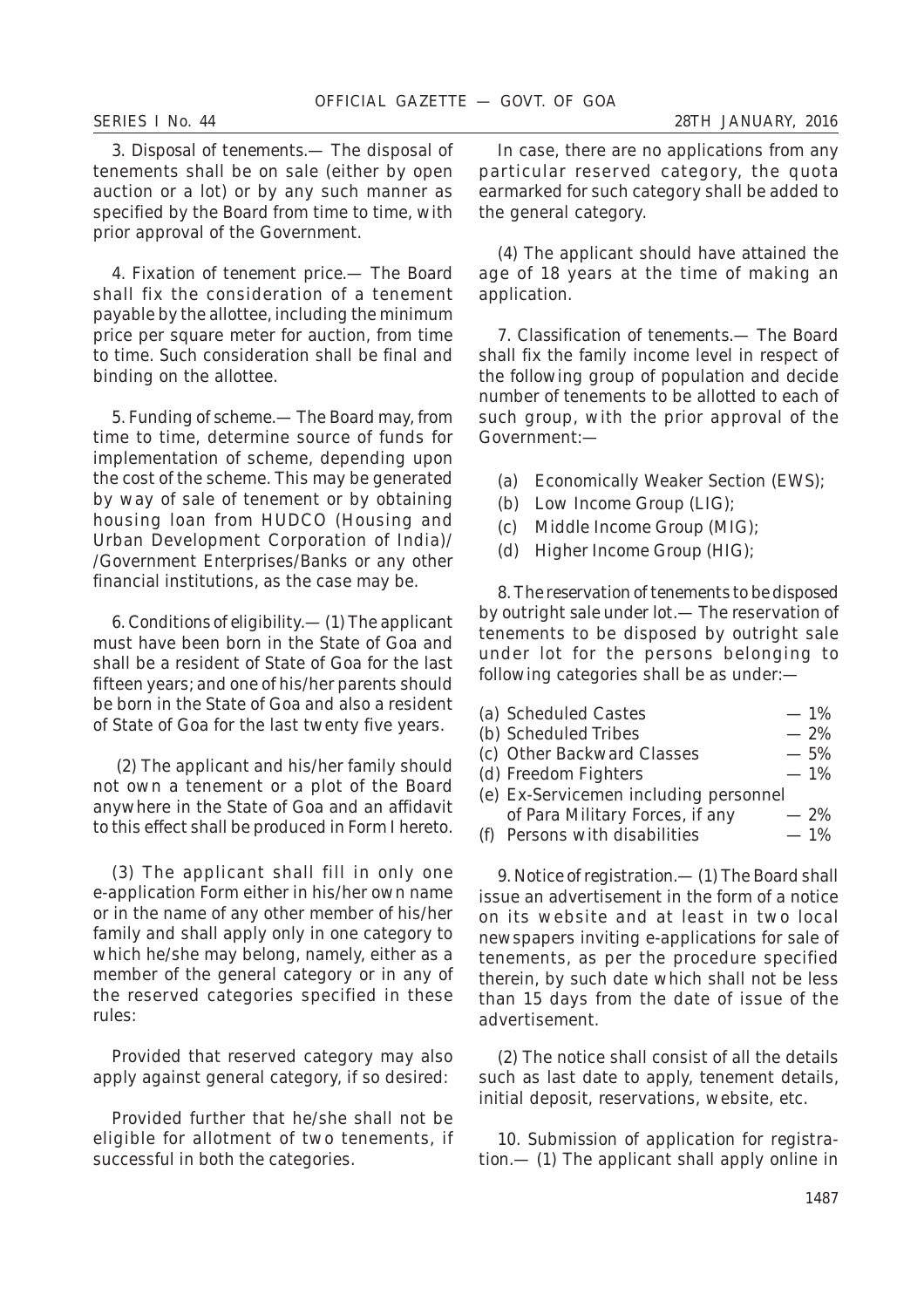Form II hereto in pursuance of notice issued under rule 9 and make payment of non- -refundable registration fees fixed by the Board from time to time, as administrative charges.

(*2*) In addition to above registration fees, initial deposit as specified by the Board shall be made alongwith the application form.

(*3*) Only those applicants who have been qualified from the 1st draw for the allotment of tenement shall submit the self-attested copies of the mandatory documents including original Affidavit indicated in Form I to the Board before the date of scrutiny for allotment of tenement under lot, failing which, his/her application shall be liable for rejection and 15% of initial deposit shall be forfeited to the Board and the balance amount shall be refunded to the applicant without any interest.

(*4*) If the applicant applies for auction category, the applicant shall submit the self- -attested copies of the mandatory documents including original Affidavit indicated in Form I to the Board before the date of scrutiny to participate in auction proceedings, failing which, his/her application shall be liable for rejection and 15% initial deposit shall be forfeited to the Board and the balance amount shall be refunded to the applicant without any interest.

(*5*) The Board shall carry out transactions through payment gateway only.

(*6*) Incomplete applications submitted by the applicants shall be summarily rejected.

(*7*) No withdrawal of application shall be allowed once it is uploaded on the website. If an applicant withdraws from the scheme after depositing the initial deposit, 5% of the deposit shall be forfeited to the Board and the balance amount shall be refunded to the applicant without any interest only after the scheme is closed.

11. *The Allotment Committee*.— The Board shall form Allotment Committee consisting of following:

| (a) Chairman of the Board or<br>his nominee                                                   | Chairman              |
|-----------------------------------------------------------------------------------------------|-----------------------|
| (b) The Collector of the concerned<br>District or his nominee not<br>below the rank of Deputy | Member                |
| (c) Managing Director of the Board<br>or in his absence Housing<br>Engineer of the Board      | Member                |
| (d) Chief Accounts Officer/Assistant<br>Accounts Officer                                      | Member-<br>-Secretary |

(*2*) The Allotment Committee may co-opt any one member from the Board/Government official not below the rank of Section Officer.

12. *Allotment of tenement on outright sale under lot*.— (*1*) Every online application shall be generated with a computerized serial number.

(*2*) Online draw shall be held within 10 days after the expiry of the last date of online registration.

(*3*) All applications received from the reserved category, shall be kept separate, categorywise. Where, there are no applications from any reserved category, the quota earmarked for such category shall be added to the general category.

(*4*) A draw shall be held of the eligible registered applicants of the respective categories separately, for the allotment of tenements including equal number of applicants to be kept as "Wait List" to cover the possibility of applications in the "Main List" being rejected on scrutiny.

(*5*) A separate list in a sequential manner of draw, category wise (Reserved and General) of the successful applicants shall be prepared and displayed on the website/notice Board.

(*6*) The Allotment Committee shall scrutinize the applications in a sequential manner as shown in the displayed list and the final eligibility list shall be prepared and displayed.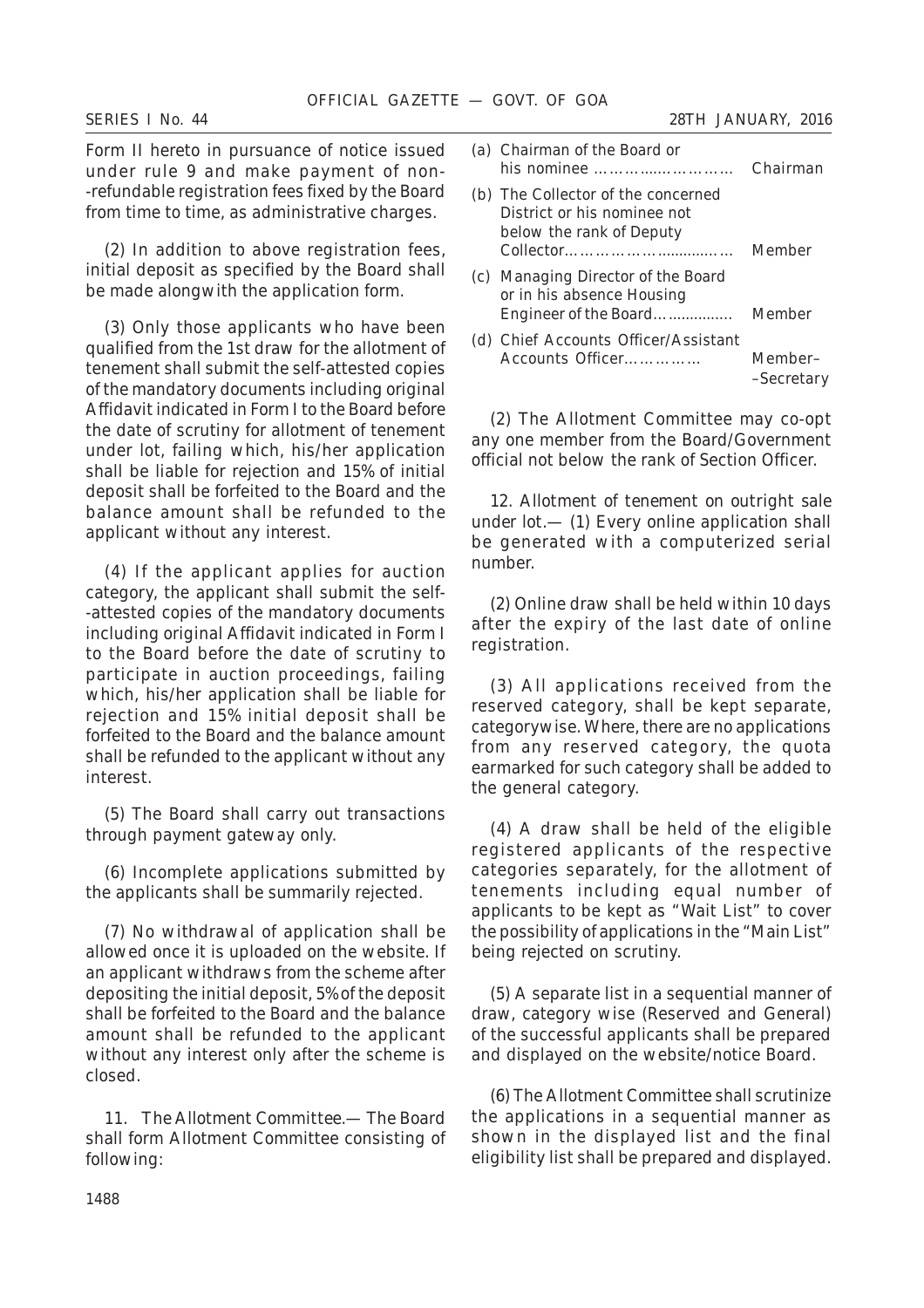If any applicant is found to be ineligible, he/ /she shall be liable for rejection and 15% initial deposit shall be forfeited to the Board and the balance amount shall be refunded to the applicant without any interest.

(*7*) The final eligibility list of the General and Reserved Category shall be merged and a single eligibility list shall be displayed.

(*8*) An online draw for the allotment of tenements shall be held on the day and time fixed.

(*9*) The final allotment list indicating serial number of application form and the tenements number shall be displayed on the website/ /notice board.

(*10*) On display of final allotment list, initial deposit of the applicants who did not get the tenement, shall be refunded within 10 working days. The decision of the Managing Director of the Board in the matter of allotment of the tenement shall be final and binding on the allottees and no appeal thereon shall be entertained.

(*11*) The tenement offered shall be on as is where is basis and the allottee shall not have any right to complain or raise any objection about nature, condition or planning, etc., or to claim any damage or compensation on any account from the Board.

13. *Conditions of payments of consideration*.— (*1*) The order of allotment of tenement shall be issued to the allottee in Form III hereto as per the final allotment list.

(*2*) The allottee shall convey his/her acceptance of order of allotment of tenement in Form IV hereto within three working days, to the Board.

(*3*) The allottee shall pay the full consideration of the tenement allotted within a period of 45 days of receipt of the order of allotment failing which the order of allotment of tenement shall stand cancelled without any further notice and the entire initial deposit of the applicant shall be forfeited to the Board:

Provided that before the expiry of the said period, if an application is made to the Board for extension by stating reasons for non- -payment, the Board may extend the said period by 25 days for payment of full consideration subject to payment of penal interest of 10% on the entire amount and may further extend by another 25 days by charging 15% penal interest on entire amount. No further extension shall be granted beyond 95 days and the tenement shall revert to the Board forfeiting the entire initial deposit without further reference to the applicant and no appeal shall be entertained thereon.

(*4*) In case the applicant effects only part payment of the consideration within the extended period then the allotted tenement shall be reverted to the Board thereby forfeiting the entire initial deposit in favour of the Board and the part payment made shall be refunded to the applicant without any interest and no appeal thereon shall be entertained.

(*5*) A sale letter shall be issued in Form V hereto only on full payment of consideration and the physical possession of the tenement shall be handed over to the allottee.

(*6*) The scheme may be declared closed by the Managing Director of the Board as soon as the entire allotment process is over.

14. *Allotment of tenement on outright sale under auction*.— (*1*) Every online application shall be generated with a computerized serial number.

(*2*) The Allotment Committee shall scrutinize all the applications within 20 days after the expiry of the last date for submission of online application and the list of the applicants who are eligible to participate in the auction shall be displayed. If any applicant is found to be ineligible, his application shall be liable for rejection and 15% initial deposit shall be forfeited to the Board and the balance amount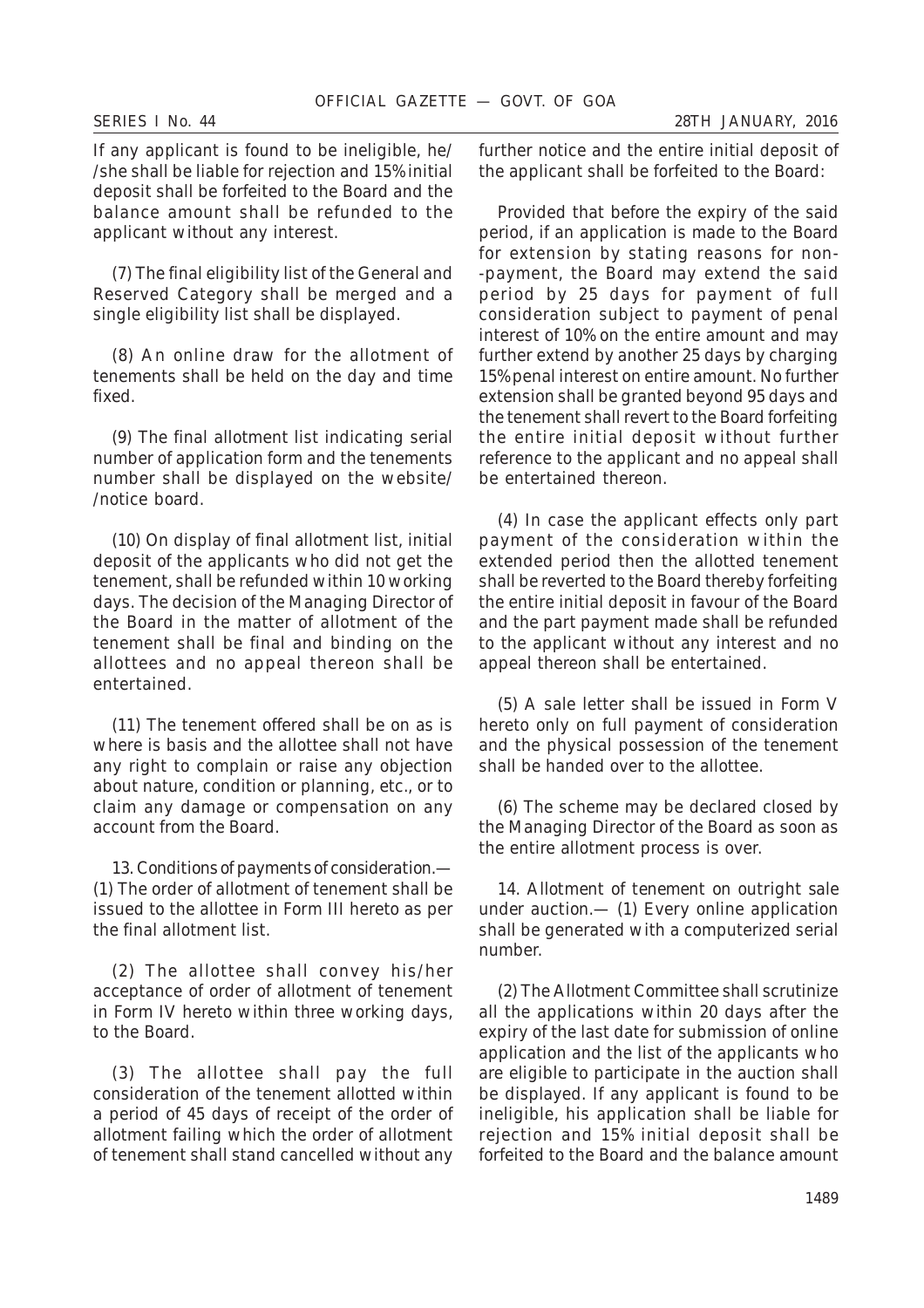shall be refunded to the applicant without any interest.

(*3*) Auction shall be held amongst eligible applicants in the presence of Managing Director of the Board at the place, date and time mentioned in the notice of advertisement on website and the plan showing tenement number, area, etc. shall be displayed at the place of auction.

(*4*) The applicants shall sit according to their registration number at the venue during the auction.

(*5*) The particular bidder shall increase the bid price per sq. mt. as specified by the Board from time to time.

(*6*) There shall be at least 2 applicant bidders present for the auction proceedings for each tenement, failing which, the bidding shall defer.

(*7*) The Managing Director of the Board may postpone/cancel/defer the auction proceedings of any particular tenement/ /tenements, as the case may be, at any time without assigning reasons thereof.

(*8*) The decision of the Managing Director of the Board in the matter of allotment of tenement by auction to the highest bidder shall be final and binding on the allottees and no appeal thereon shall be entertained.

(*9*) The tenement offered shall be on as is where is basis and the allottee shall not have any right to complain or raise any objection about nature, condition or planning, etc., or to claim any damage or compensation on any account from the Board.

15. *Conditions for payments of auction consideration*.— (*1*) The highest bidder shall be declared as successful and order of allotment shall be issued in Form III hereto to the successful bidder of a tenement. The allottee shall pay the full consideration of the tenement allotted within a period of 25 days of receipt of the order of allotment failing which order shall stand cancelled without any further notice and the entire initial deposit of the applicant shall be forfeited to the Board. No part payments shall be accepted.

(*2*) The allottee shall convey his/her acceptance of order of allotment of tenement in Form IV hereto within three working days, to the Board.

(*3*) A sale letter shall be issued in Form V hereto only on full payment of consideration and the physical possession of the tenement shall be handed over to the allottee.

(*4*) The scheme may be declared closed by the Managing Director as soon as the entire allotment process is over.

16. *Execution of Conveyance Deed of tenement*.— (*1*) On payment of full consideration of the tenement, the allottee shall apply to the Board for execution of Conveyance Deed towards transfer of tenement within the period of 60 days from the date of taking over possession, failing which, a penalty shall be imposed as specified by the Board from time to time.

(*2*) The Board shall execute a Conveyance Deed after inspecting the tenement and the allottee shall get it registered with the concerned Sub-Registrar. The stamp duty and registration charges shall be borne by the allottee.

17. *Penalty for misrepresentation, suppression of facts or for contravention of any of the provisions of these rules or terms and conditions of allotment*.— If it is found at any stage that the applicant has given false information or has suppressed any material facts or has contravened any of the provisions of these rules or terms and conditions of allotment, the application shall be rejected or the allotment of tenement, if already made, shall stand cancelled without prejudice to the right of the Board to take any other action under the law in force.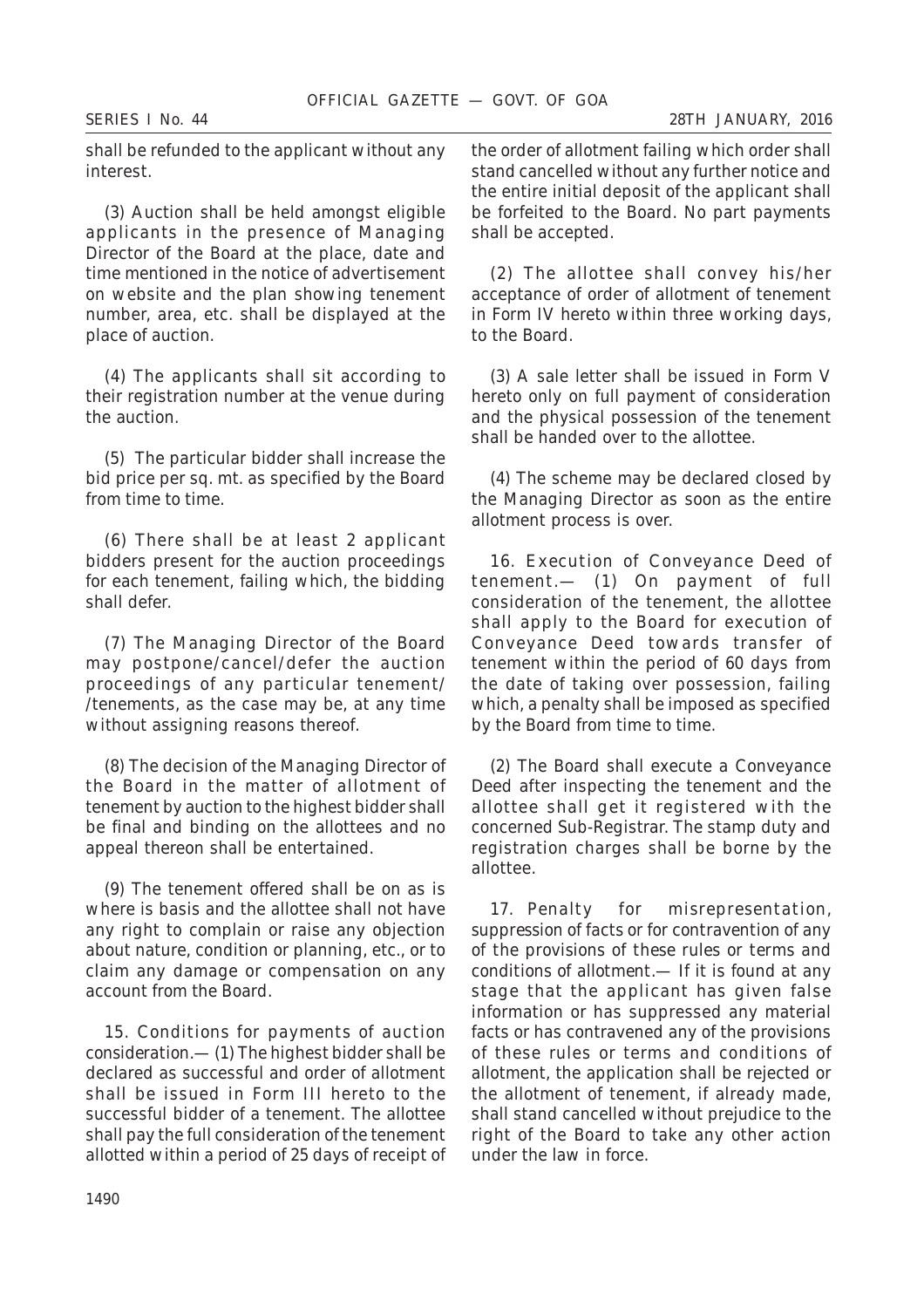18. *Formation of Housing Society*.— (*1*) The allottee shall form a society under the Goa Co-operative Societies Act, 2001 (Goa Act 36 of 2001) for the proper maintenance, running, up keeping and keeping in good repair common areas and for carrying out current as well as urgent repairs towards common services.

(*2*) The Society shall produce a certified copy of the registration to the Board.

(*3*) The Society and each of its constituent members shall be responsible for ensuring that:—

(*a*) No damage or deterioration to the property handed over in terms of agreement under these rules is caused;

(*b*) No installation or equipment connected with, as provided as part of water supply, sewerage, storm water drainage, electricity or other service shall be tampered with;

(*c*) No obstruction to common areas shall be carried or misuse of the property shall be made such as:—

(*i*) occupying common passage, staircase, approaches and like;

(*ii*) throwing garbage or refuse within the precincts of the property or outside it;

(*iii*) keeping a vehicle so as to obstruct the free movement; and

(*iv*) creating insanitary or nuisance.

19. *Other conditions*.— (*1*) The power to amend any of the provisions of these rules shall vest with the Government.

(*2*) The Board may impose any terms and conditions not specifically covered under these rules as may be decided in this behalf from time to time, with the approval of the Government.

(*3*) Every allottee shall deposit an amount with the Board specified from time to time towards maintenance fund till such time the society is formed. The balance amount, if any, shall be transferred to the Society on its formation.

(*4*) The allottee/society shall have the proportionate share of the undivided land of the respective scheme/project subject to condition that there shall not be any objection for carrying out any development by the Board on the balance area of the sector as per the permissible FAR as and when required and also the allottee shall not cause any obstruction to an official duly authorized by the Board, in discharging his/her duties in connection with the matter arising out of the management of the property.

*Note*: To be executed before a Competent Magistrate on a non-judicial stamp paper as per denomination prescribed in the Indian Stamp Act and submitted in original.

### FORM-I

#### AFFIDAVIT

### [*See* rule 6(*2*)]

| , do hereby solemnly affirm and state |
|---------------------------------------|
| as under:-                            |

(*1*) That I have applied for allotment of a tenement at ……………..……. from the Goa Housing Board under General/Reserved Category of ……………………

(*2*) That neither myself nor any other member of my family own a residential plot of land or tenement of the Housing Board anywhere in the State of Goa as on date.

(*3*) I have satisfied myself that I fulfil the conditions laid down in Goa Housing Board Act, 1968 (Act No. 12 of 1968) and the rules framed thereunder and the terms and conditions stipulated in the scheme formulated by the Board in this regard.

(*4*) I have read the provisions mentioned in (*3*) above and agree to abide by the same.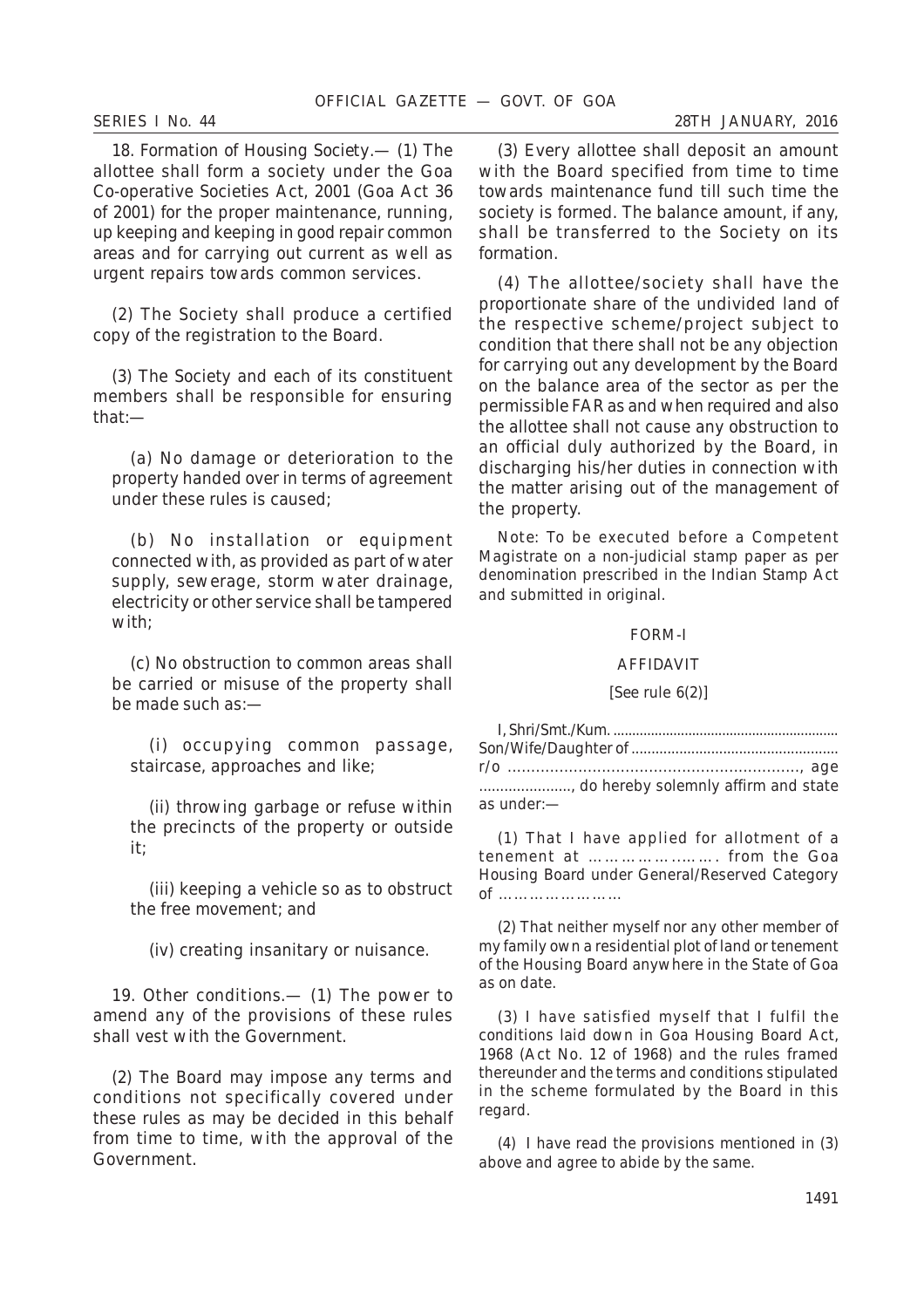separately.

# OFFICIAL GAZETTE — GOVT. OF GOA

*SERIES I No. 44 28TH JANUARY, 2016*

I further affirm that what is stated hereinbefore is true to my own knowledge and belief and I know that to make a false affidavit is an offence.

# VERIFICATION:

Verified at ..................................................., this the ............................ day of ................., .......... that the content in this affidavit is true and correct to the best of my knowledge and belief. No part of this affidavit is wrong and nothing material has been concealed therefrom.

| Form of application for registration of tenement                                                 | Affix latest<br>passport size<br>photograph<br>here |                                                                                         |         |  |
|--------------------------------------------------------------------------------------------------|-----------------------------------------------------|-----------------------------------------------------------------------------------------|---------|--|
|                                                                                                  |                                                     |                                                                                         |         |  |
|                                                                                                  | First Name                                          |                                                                                         |         |  |
|                                                                                                  |                                                     | Middle Name                                                                             | Surname |  |
|                                                                                                  | First Name                                          | Middle Name                                                                             | Surname |  |
|                                                                                                  |                                                     |                                                                                         |         |  |
|                                                                                                  |                                                     |                                                                                         |         |  |
|                                                                                                  |                                                     |                                                                                         |         |  |
|                                                                                                  |                                                     |                                                                                         |         |  |
|                                                                                                  |                                                     |                                                                                         |         |  |
|                                                                                                  |                                                     |                                                                                         |         |  |
|                                                                                                  |                                                     |                                                                                         |         |  |
| (e) Bank Details:                                                                                |                                                     |                                                                                         |         |  |
|                                                                                                  |                                                     |                                                                                         |         |  |
|                                                                                                  |                                                     |                                                                                         |         |  |
|                                                                                                  |                                                     |                                                                                         |         |  |
| (Residence certificate from the competent authority of the applicant and his/her Parents)        |                                                     |                                                                                         |         |  |
|                                                                                                  |                                                     |                                                                                         |         |  |
|                                                                                                  |                                                     |                                                                                         |         |  |
|                                                                                                  |                                                     |                                                                                         |         |  |
|                                                                                                  |                                                     |                                                                                         |         |  |
| (c) Family annual income of the applicant for the preceding financial year (Certificate from the |                                                     | competent authority alongwith supporting documents required under rules to be enclosed) |         |  |
| (d) Details of family (Name, Relation with applicant, occupation and income) to be attached,     |                                                     |                                                                                         |         |  |

Deponent

Deponent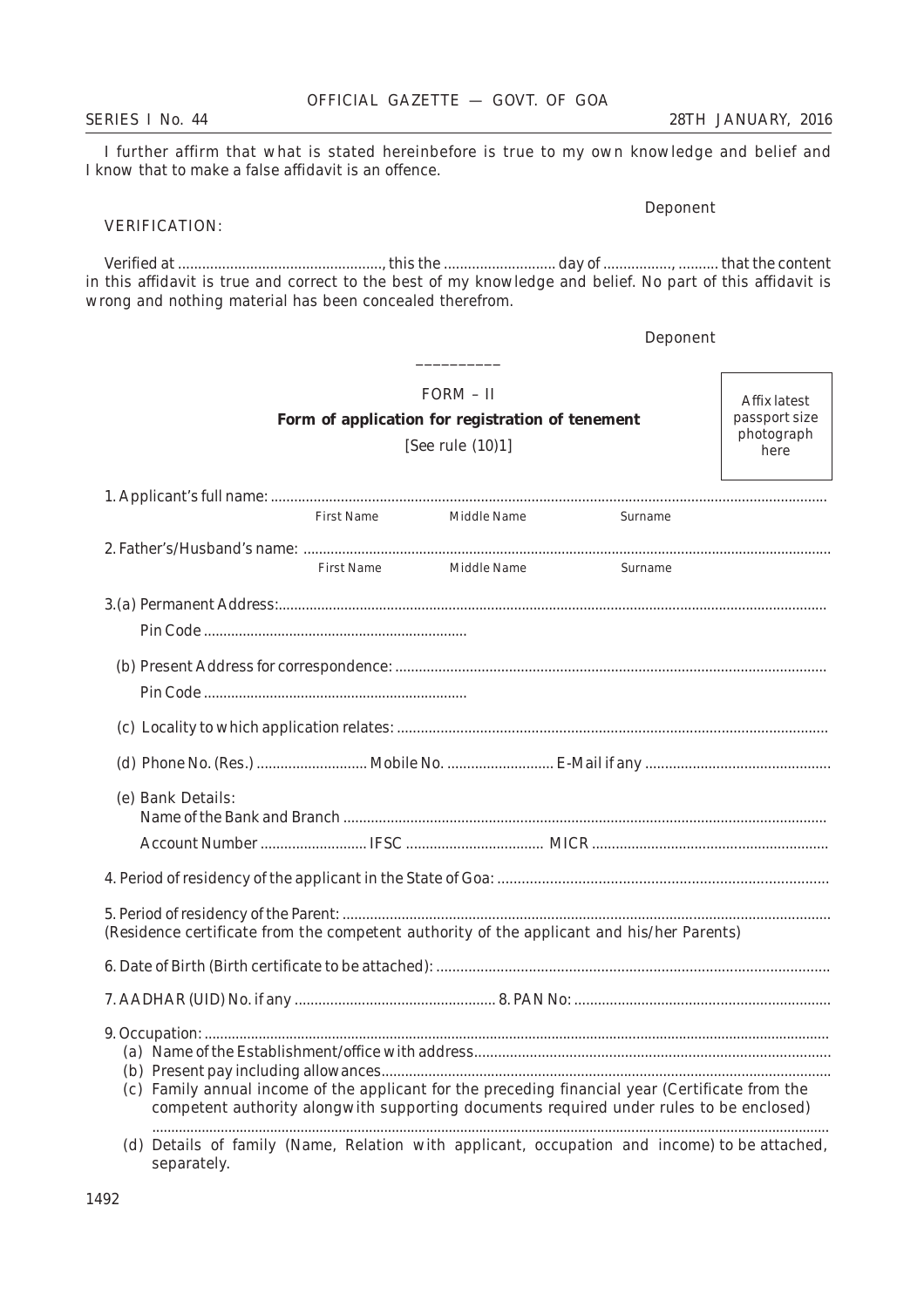| OFFICIAL GAZETTE - GOVT. OF GOA |  |
|---------------------------------|--|
|---------------------------------|--|

| $N_{0.}$      |                |
|---------------|----------------|
| <b>SERIES</b> |                |
| 44            | <b>JANUARY</b> |
|               | 2016           |
| ___           | A DV           |
|               |                |

| 10. Category for which applied (whether Reserved or General, if reserved certificate in proof to |  |
|--------------------------------------------------------------------------------------------------|--|
|                                                                                                  |  |
|                                                                                                  |  |

12. Amount of deposit:—

(a) Rs. ........................... paid through (Credit/Debit card, RTGS, NEFT etc.) ................ dated ..........................

I solemnly affirm and state that:—

(*a*) I have satisfied myself that I fulfil the conditions laid down in the Goa Housing Board Act, 1968 (Act No. 12 of 1968) and the rules framed there under and the terms and conditions stipulated in the scheme formulated by the Board in this regard and agree to abide the same.

(*b*) The statements made above are true to the best of my knowledge and belief.

(*c*) (*i*) I hereby give an Undertaking that I agree to abide to the procedure of drawal of online lot for selecting the eligible applicant for the allotment of tenement and I shall submit self-attested copies of the mandatory documents including the original Affidavit indicated in Form I to the Board before the date of scrutiny for allotment of tenement under lot, failing which, my application shall be liable for rejection and 15% of initial deposit shall be forfeited to the Board and the balance amount to be refunded without any interest.

(*ii*) I hereby give an Undertaking that I agree to abide to the procedure of auction and shall submit self-attested copies of the mandatory documents before the date of scrutiny to participate in auction proceedings, failing which, my application shall be liable for rejection and 15% of initial deposit shall be forfeited to the Board and the balance amount to be refunded without any interest.

Dated: (Applicant's signature)

# GOA HOUSING BOARD Porvorim, Bardez-Goa.

\_\_\_\_\_\_\_\_\_

REGISTERED A. D.

NO.GHB/ADM/ /20…… Dated : / /

# \_\_\_\_\_\_\_\_\_\_ FORM-III

### ORDER OF ALLOTMENT

#### [*See* rules 13(*1*) and 15(*1*)]

In pursuance of rule 13(*1*) and 15(*1*) of the Goa Housing Board (Registration, Allotment and Sale of Tenements) Rules, 2016, Shri/Smt./Kum. .............................................................................. is hereby allotted Tenement No. .......................... with built up area admeasuring ........................ sq.mts. at ......................... under draw/auction category.

Shri/Smt./Kum. ........................................................................... shall convey his/her acceptance in Form IV within 3 working days to the Board and should remit the full consideration of the tenement within 45/25 days as per the calculation sheet appended hereto, on receipt of this order, failing which, the Order of Allotment shall stand cancelled without any further notice and the entire initial deposit of the applicant shall be forfeited to the Board.

..........................................

Managing Director

| Ίò.      |  |
|----------|--|
|          |  |
|          |  |
| Copy to: |  |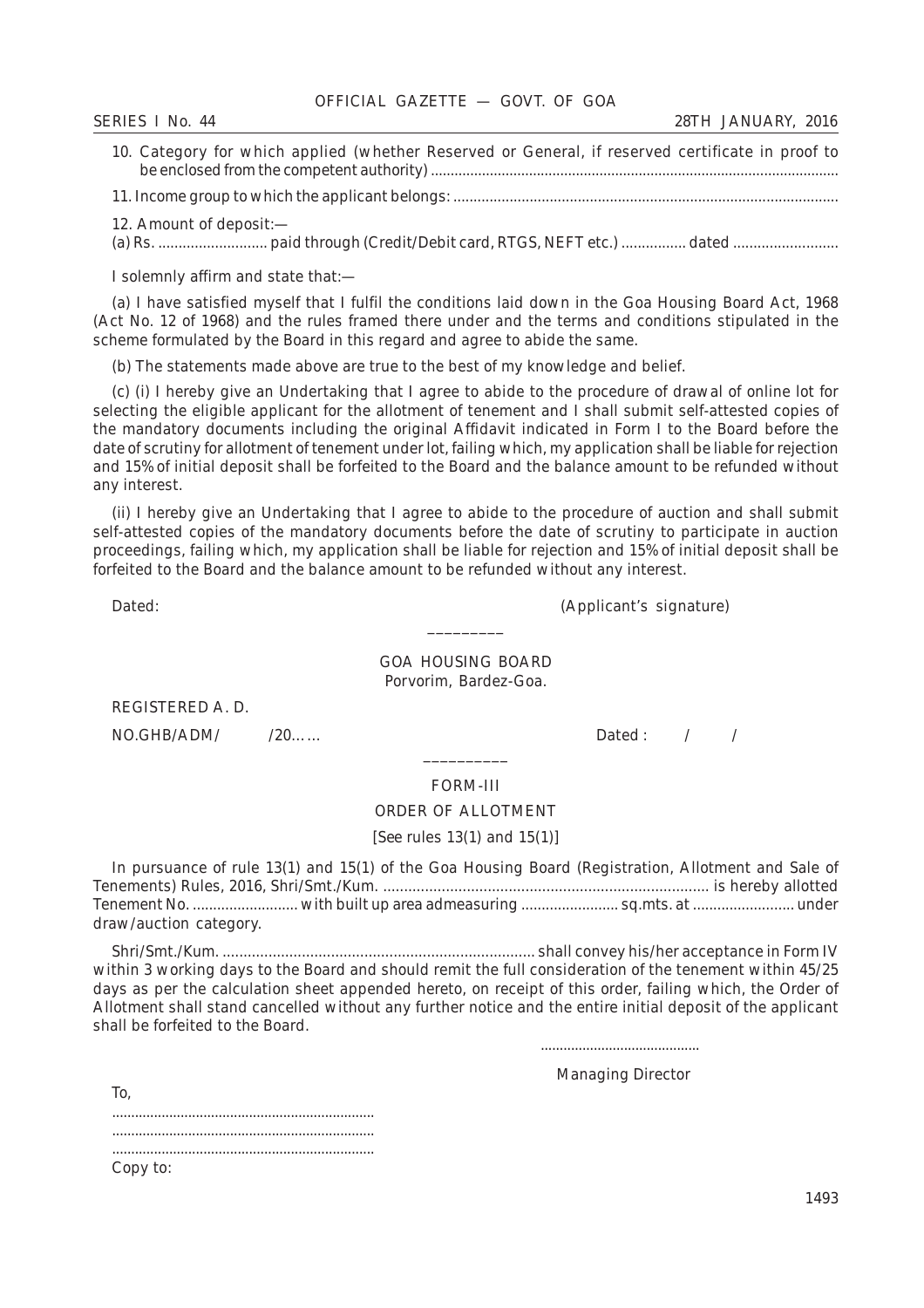# FORM IV

Intimation of acceptance of order of allotment

[*See* rules 13(*2*) and 15(*2*)]

Dated:

To, The Managing Director, Goa Housing Board, Alto-Betim, Porvorim-Goa.

Sir/Madam,

With reference to your order of allotment No. ............................................. dated ........................ received on .......................... (copy enclosed), I, hereby convey my acceptance to the Tenement No. ............... at ................................... unequivocally and without any complaint on my part in respect of the said tenement, after verifying the dimension of the tenement and its area on as is where is basis and agree to make the payment of full consideration of the tenement within stipulated period.

I also agree to abide by the Goa Housing Board Act, 1968 (Act No. 12 of 1968) and the rules framed thereunder and the terms and conditions stipulated in the scheme formulated by the Board in this regard.

Yours faithfully,

 $($  )

FORM V SALE LETTER [*See* rules 13(*5*) and 15(*3*)]

\_\_\_\_\_\_\_\_\_\_

No. Goa Housing Board, Government of Goa, Alto-Betim, Porvorim-Goa. Dated:

To

............................................................ ........................................................... ...........................................................

Sir/Madam,

|  | Taluka, District of  has been allotted to you for total consideration of |  |  |  |
|--|--------------------------------------------------------------------------|--|--|--|